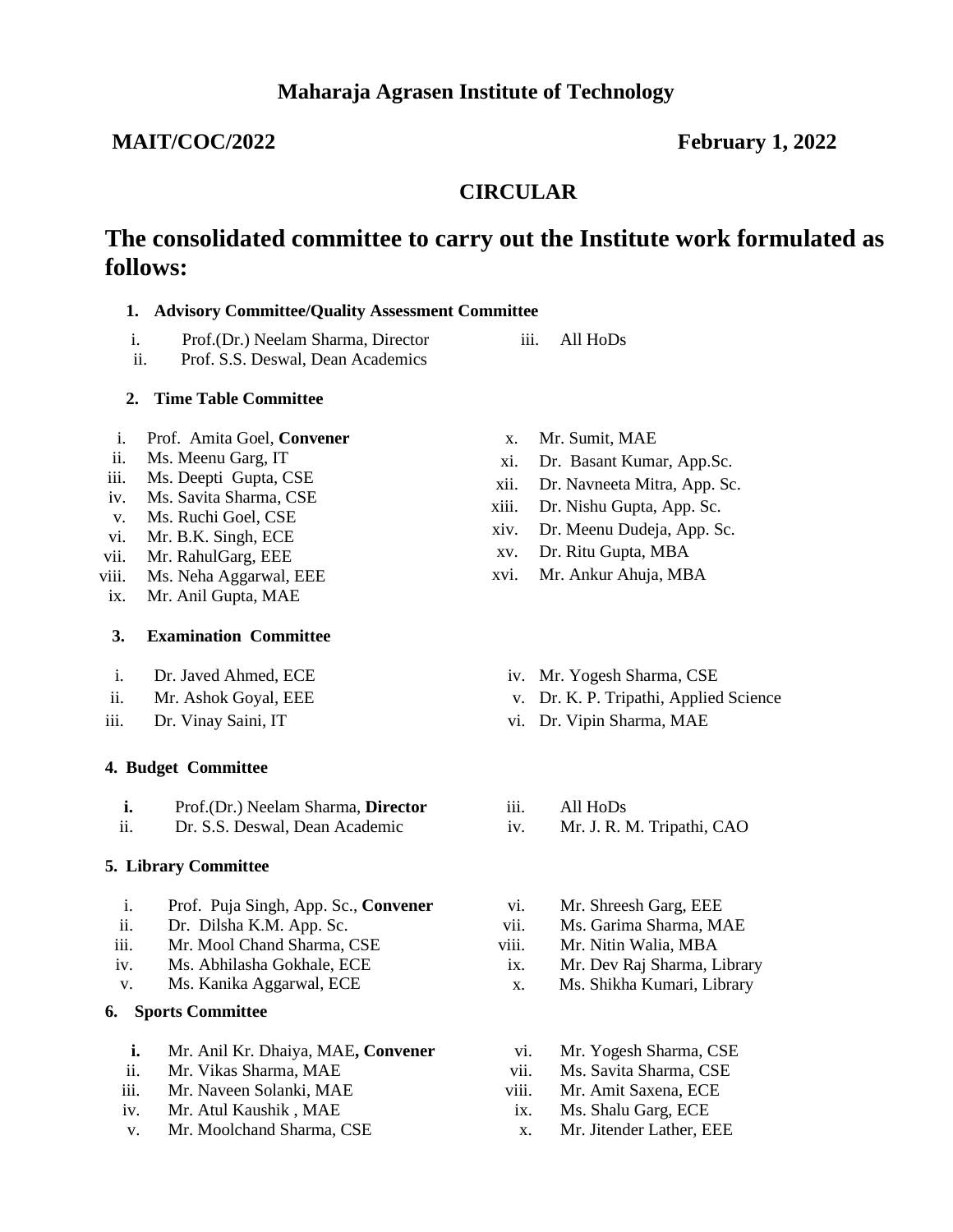- xi. Ms. Supriya Sharma, EEE
- xii. Ms. Shashibala Agarwal, EEE
- xiii. Mr. Vinay Saini, IT
- xiv. Ms. Narinder Kaur, IT
- xv. Ms.Vandana Choudhary, IT
- xvi. Dr. K. P. Tripathi, App.Sc.
- xvii. Dr. Mahim Sharma, App. Sc.

### **7. Cultural Committee**

- i. Mr. Harsh Joshi, MAE, **Convener**
- ii. Ms. Garima Sharma, MAE
- iii. Ms. Surbhi Upadhyay, MAE
- iv. Ms. Rachna Chawla, MAE
- v. Mr. Ashwni, MAE
- vi. Ms. Kavita Saxena, CSE
- vii. Ms. Neetu Gupta, CSE
- viii. Dr. Divya Goyal, ECE
- ix. Ms. Stuti, ECE
- x. Ms. Poonam Juneja, EEE
- xi. Ms. Neha Aggarwal, EEE

#### **8. Industry-Institute Interaction Cell Committee**

- i. Brig. (Retd.) S. K. Kakar, **Convener**
- ii. Prof. S. S. Deswal, Dean Academics
- iii. All HODs

#### **9. Entrepreneurship Development Cell Committee**

- **i.** Dr. Neeraj Garg, CSE, **Convener**
- ii. Dr. Neelu Nagpal , EEE
- iii. Dr. Deepak Gupta, CSE
- iv. Dr. Ashish Khanna, CSE
- v. Mr. R. K. Chaudhary, ECE
- vi. Dr. Navneet Yadav, ECE
- vii. Ms. Neelam Kassarwani, EEE

#### **10. Disciplinary Committee**

- i. Mr. Jitender Lather, **Convener**
- ii. Mr. Anil Kr. Dhaiya, MAE
- iii. Ms. Surbhi Lata, MAE
- iv. Mr. Atul Kaushik, MAE
- v. Mr. Sachin Gupta, MAE
- vi. Mr. Vikas Acharya, MAE
- vii. Mr. Madhukar, MAE
- viii. Mr. Ashish Sharma, CSE
- ix. Mr. Sudha Narang, CSE
- x. Ms. Garima Gupta, CSE
- xi. Ms. Swati Sharma, ECE
- xii. Mr. Rohit Rana, ECE
- xiii. Mr. Chandrakesh Shukla, EEE
- xviii. Dr, Anju Bharti, MBA
- xix. Dr. Sanjeev Kumar, MBA
- xx. Mr. Nishant Gaur, MBA
- xxi. Mr. Vikas Gupta, Sports Instructor
- xxii. Mr. Shyambir Rana, Sports Instructor
- xxiii. Mr. Rakesh, Admin
	- xii. Dr. K. C. Triptathi, IT
	- xiii. Dr. Neha Agrawal, IT
	- xiv. Dr. Shivani Aggarwal, App. Sc.
	- xv. Dr. Monika Aggarwal, App. Sc.
	- xvi. Dr. Parul Sharma, App. Sc.
	- xvii. Dr . Mahim Sharma, App. Sc.
- xviii. Dr. Neeru Gupta, MBA
- xix. Mr. Nitin Walia, MBA

iv. Dr. K. C. Tripathi, IT v. Dr. Pooja Gupta, CSE vi. Ms. Ruchi Goel, CSE

- xx. Ms. Kalpana Sharma, MBA
- xxi. Ms. Bhavna Saighal, Admin

- viii. Mr. Bhaskar Kapoor, IT
- ix. Ms. Seema Kalonia, IT
- x. Mr. Anil Gupta, MAE
- xi. Dr. Siddharth, MAE
- xii. Mr. Rama Kant Rana, MAE
- xiii. Dr. Neha Gupta, App. Sc.
- xiv. Dr. Sukhvinder Singh, MBA
	- xiv. Mr. Gaurav Kaushik, EEE
	- xv. Mr. U. K. Jha, EEE
	- xvi. Ms. Shashibala Agarwal, EEE
	- xvii. Mr. Lalit Aggarwal, EEE
	- xviii. Ms. Ayushi Aggarwal, EEE
	- xix. Mr. Ajay Kaushik, IT
	- xx. Ms. Vasudha Bahl, IT
	- xxi. Prof. Puja Singh, App. Sc.
	- xxii. Prof. Poonam Tandon, App. Sc.
	- xxiii. Dr. Navneeta Mitra, App. Sc.
	- xxiv. Dr. Anoop Kr. Gupta MBA
	- xxv. Dr. Sanjeev Kumar, MBA
	- xxvi. Mr. Ankur Ahuja, MBA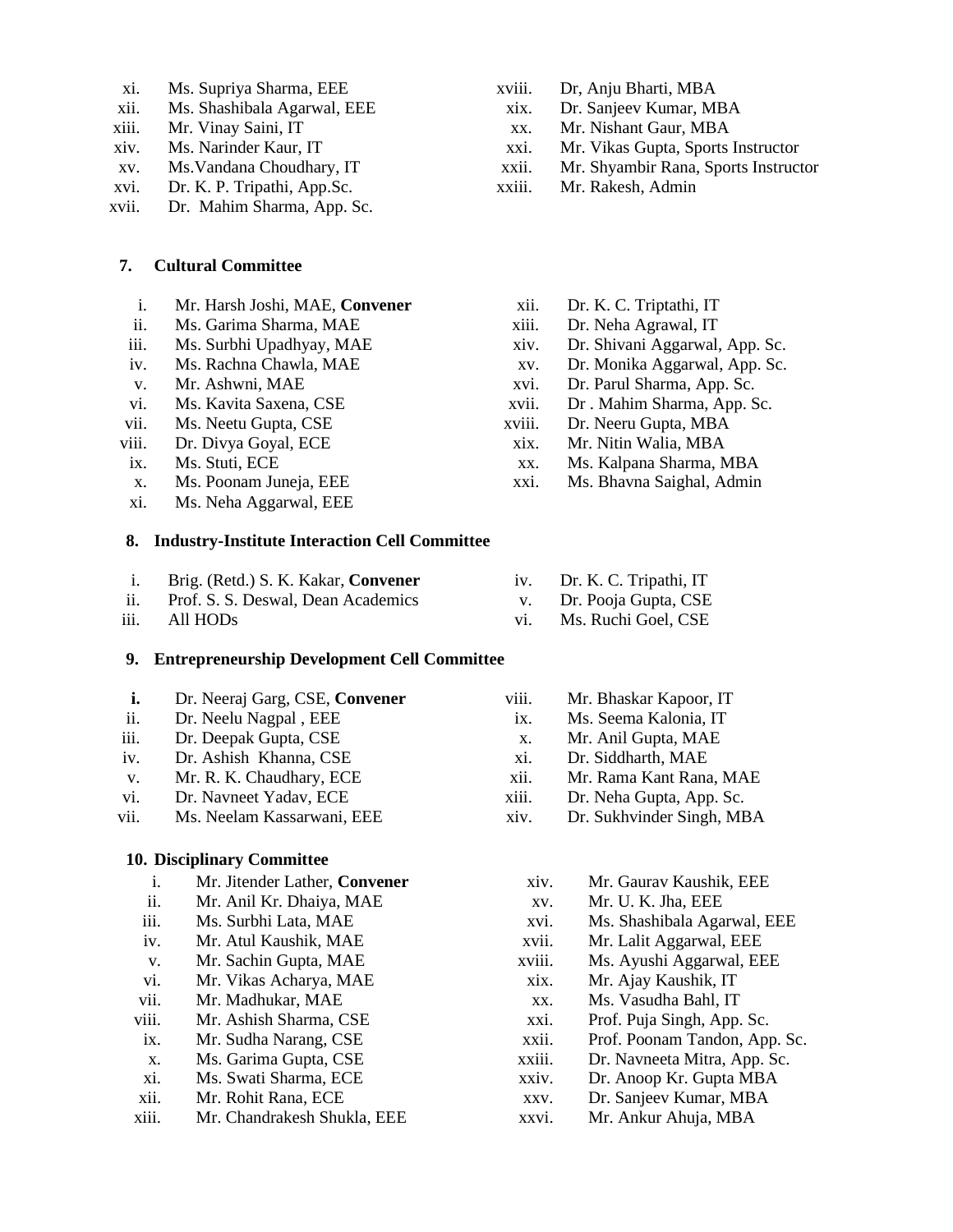#### **11. Training and Placement Committee**

- i. Brig. S. K. Kakar, **Convener**
- ii. All HODs
- iii. Mr. Amit Gautam, MAE
- iv. Dr. Vipin Kr. Sharma, MAE

#### **12. Alumni Committee**

- i. Dr. L. P. Singh, EEE, **Convener**
- ii. Prof. Subodh Jindal, Advisor
- iii. Dr. Divya Goyal, ECE
- iv. Ms. Nidhi Sengar, IT
- v. Dr. Sandeep Tayal, CSE

### **13. Students Counselling**

- i. Prof. Shikha Saxena, **Chief Counsellor**
- ii. Dr. Shivani Aggarwal, App. Sc.
- iii. Dr. Dilsha K. M. App. Sc.
- iv. Dr. Anil Kumar, App. Sc.
- v. Ms. Ruchi Goel, CSE
- vi. Mr. Ashish Sharma, CSE
- vii. Ms. Abhilasha Gokhale, ECE

### **14. Anti-Ragging Committee**

- **i.** Prof. C. Prakash, **Convener**
- ii. Prof. V. N. Mathur, Coordinator
- iii. Prof. Kusum Sharma, App. Sc.
- iv. Prof. Rajveer Mittal, HOD, EEE
- v. Prof. M. L. Sharma, HOD, IT
- vi. Prof. Shikha Saxena, App. Sc.
- vii. Prof. Namita Gupta, HOD, CSE
- viii. Prof. Sunil Kumar, ECE

### **15. Research and Development Committee**

- i. Prof. Neelam Sharma, Director
- ii. Prof. R. S. Gupta, ECE

#### **16. Editorial Board**

- **i.** Ms. Namrata Sharma**, Editor-in-Chief**
- ii. Prof. Poonam Tandon, App. Sc.
- iii. Dr. K. C. Tripathi, IT
- iv. Dr. Parul Sharma, App. Sc.
- v. Ms. Abhilasha Gokhale, ECE
- vi. Mr. Anupam Kumar, CSE
- v. Dr. Nitin Sharma, ECE
- vi. Dr. Pooja Gupta, CSE
- vii. Mr. Lalit Aggarwal, EEE
	- vi. Ms. Supriya Sharma, EEE
	- vii. Mr. U. K. Jha, EEE
- viii. Mr. Amit Gautam, MAE
- ix. Ms. Kalpana Sharma, MBA
- x. Mr. Rajiv Jain, MBA
- viii. Dr. Monika Gupta, EEE
- ix. Mr. Sunil Kr. Pandey, EEE
- x. Ms. Narinder Kaur, IT
- xi. Dr. Narender Kaushik, MAE
- xii. Ms. Surbhi Upadhyay, MAE
- xiii. Ms. Kalpana Sharma, MBA
- xiv. Mr. Rajiv Jain, MBA
- ix. Dr. Amit Gupta, HOD, MBA
- x. Prof. Puja Singh, App. Sc.
- xi. Dr. L. P. Singh, EEE
- xii. Dr. Monika Gupta, EEE
- xiii. Dr. Pooja Gupta, CSE
- xiv. Dr. K. P. Tripathi, App. Sc.
- xv. Mr. Rajiv Jain, MBA
- xvi. Dr. Anil Kumar, App. Sc.
	- iii. Dean (Academics)
	- iv. All HODs
- vii. Dr. Farzil Kidwai, CSE
- viii. Dr. Monika Aggarwal, App. Sc.
- ix. Dr. Mahim Sharma, App. Sc.
- x. Ms. Surbhi Lata, MAE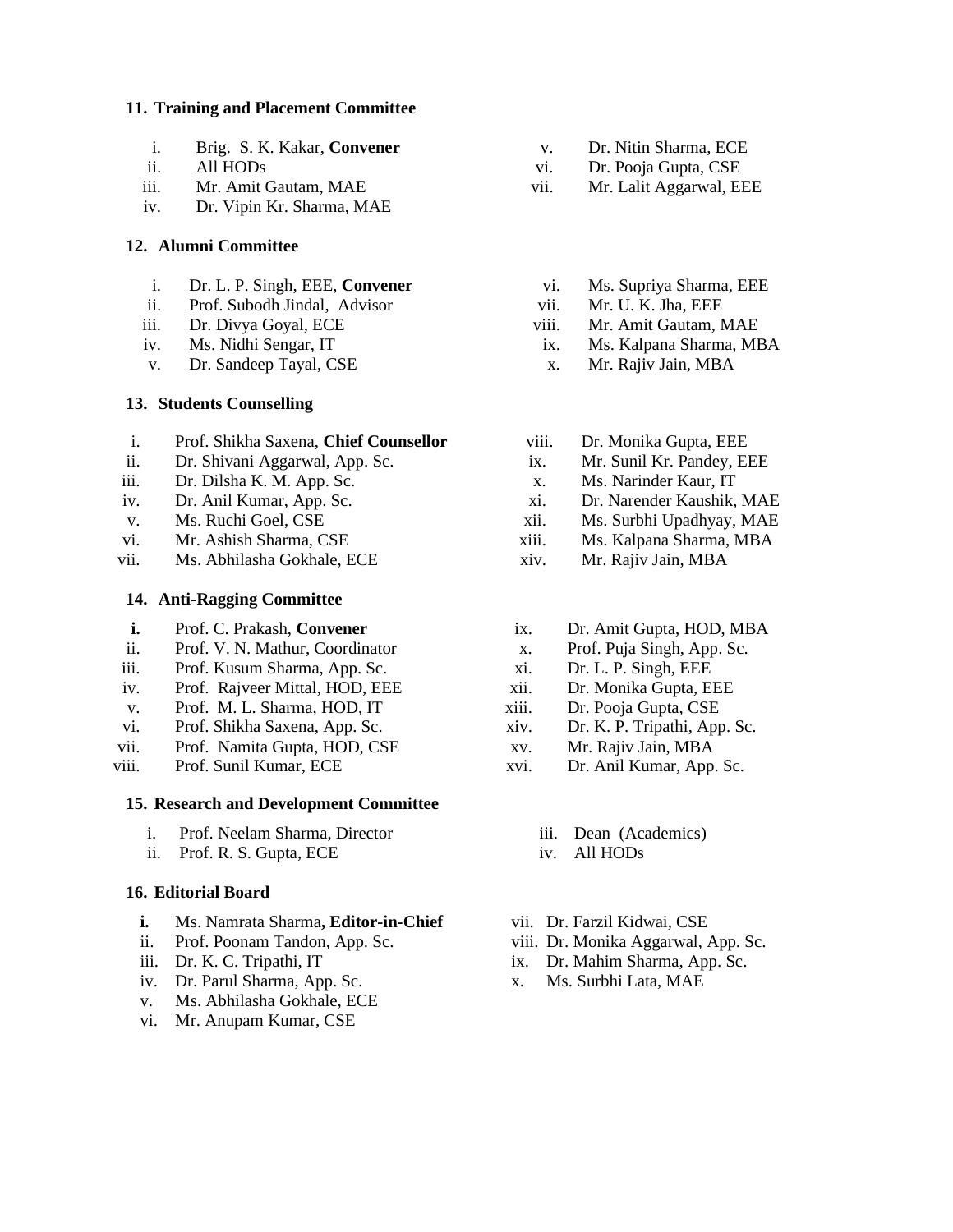#### **17 (a) Students Grievances Redressal Committee**

- i. Prof. V. N. Mathur, HOD (MAE), Convener
- ii. Prof. M. L. Sharma, HOD (IT)
- iii. Prof. Rajveer Mittal, HOD (EEE)
- iv. Prof. Namita Gupta, HOD (CSE)
- v. Prof. Sunil Kumar, HOD (ECE)
- vi. Prof. Kusum Sharma, Professor (App. Sci)
- vii. Dr. Amit Gupta, HOD (MBA)
- viii. Dr. Rajesh Kumar Ramuka, Psychiatrist
- ix. Prof. Shikha Saxena, Psychological Counsellor
- x. Ms. Taniya Sharma Student Representative

 Enrol. No. 20214802720, CSE (M) 8130821855

xi. Rahul Bansal Enrol No. 07414803921, MBA Student Representative (M) 7982157864 (x) Prince

 Student Representative Enrol No. 01514811119, ME (M) 7055287587

### **17 (b) Sexual Harassment and Women Grievance Redressal Committee**

- i. Prof. Neelam Sharma, Director
- ii. Prof. Kusum Sharma, **Coordinator**
- iii. Shri Subhash Mittal, (External Member) President, Agarwal Samaj, (Tri Nagar) Sankar Chowk, Tri Nagar, New Delhi
- iv. Prof. S. S Deswal, Dean (Academics)
- v. Prof. Amita Goel, IT
- vi. Ms. Bhavna Saighal, Admin

### **17 ( c) Grievances Redressal of SC/ST students and staff Committee**

- i. Mr. Anil Gupta, MAE, **Coordinator**
- ii. Prof. M. L. Sharma, IT
- iii. Prof. Rajveer Mittal, EEE
- iv. Prof. V. N. Mathur, MAE

### **17. (d) Internal Complaint Committee (ICC)**

- i. Prof. Kusum Sharma, App.Sc. Chairperson
- ii. Prof. M. L. Sharma, IT
- iii. Prof. Rajveer Mittal, EEE
- iv. Ms. Bhavna Saighal, Admin

#### **18 ISO**

- i. Dr. Amit Gupta, MBA,**Mgmt. Representative**
- ii. Dr. L. P. Singh, EEE
- iii. Prof. Amita Goel, IT
- iv. Mr. S. K. Pandey, EEE
- v. Mr. Sudarshan Kumar, ECE
- v. Prof. Shikha Saxena, App. Science
- vi. Mr. Anil Kumar, Admin
- vii. Mr. Geetam Singh, Admin
- viii. Mr. Lokesh Kr. Shah, Admin
	- v. Ms. Lalita Raheja, Admin
- vi. Ms. Mukta Jain, Student representative
- vii. Jaswant Singh, Student representative
- viii. Siddhartha Tetarwa, Student representative
	- vi. Dr. Neeraj Garg, CSE
	- vii. Mr. Anil Gupta, MAE
- viii. Dr. Bansant Kumar, App. Sc.
- ix. Dr. Shivani Aggarwal, App. Sc.